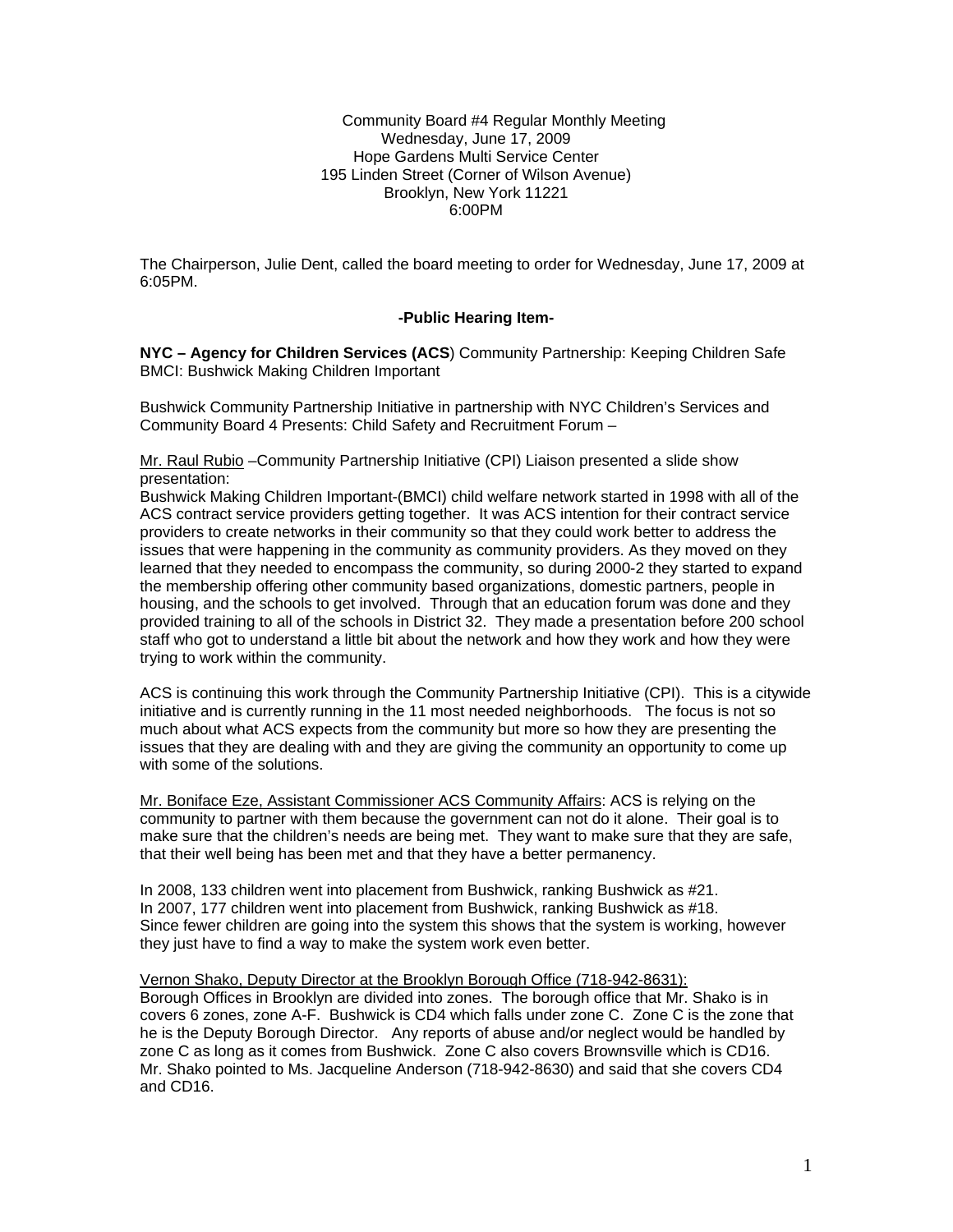Ms. Iasia Tyre -ACS 1274 Bedford Avenue (718-623-4715), she covers specifically CD4 and she knows a lot about what is going on in CD4.

Mr. T. Epemolu- CAC: works in the sex abuse unit and he would handle the investigations of any sexually abused victims. (718-330-5415)

#### Raul Rubio presented on Bushwick's Demographics & Risk Factors:

The population is 71% Latino, which is 2 times more than the NYC average and 3 times more then the average in Brooklyn. Of the foreign born population 66% are not legal citizens. Some of the immigrate population do not go to the authorities nor trust them when they need services. This is due to the fear that they have regarding their immigration status. They are also afraid that there will be some type of repercussion. Some of the foreign born population can not receive services because of their illegal status.

ACS does not ask persons about their immigration status and they do not check into it. If someone is in need of services and they are an immigrant they should not be afraid to seek help or consider that as a hindrance.

47% of the adults over 25 have a high school degree or higher, this is 25% lower than the city average. Education is a big issue in Bushwick. 60% of the children in Bushwick perform at grade level or lower in math and 41% for English.

Unemployment rate in Bushwick is 16.90%. The City's rate is 9.7%. The borough of Brooklyn's rate is 11%. For the country it is approximately 8.5%. 49% of the children under 18 live below the poverty line. 44% of the families in Bushwick make \$25,000 or less.

### Abuse & Neglect data for 2008:

There were 1,291 investigations in Bushwick and out of that number 37.1% involved abuse and neglect. The victimization rate is 20.6 for Bushwick, 15.0 for Brooklyn and 17.4 for New York City. This means that out of every 1,000 children at least 20 of them are victims of abuse & neglect.

Foster Care Population by race as of May 2009: Latino 43% and Afro Americans 53.1 which is about 10% more than Latinos.

Even though there is more of a Latino population in Bushwick than there is of a Black population the reason why the Black percentage rate is higher could be for a number of reasons, stated Mr. Rubio. One reason for this could be because the Latino population is afraid to ask for services. Two, they could be afraid to get involve or to notify the authorities.

In 2008, 133 children went into foster care from Bushwick. Out of those 133 children 27.8% remained in Bushwick homes. That means that the rest of these children disappeared from our daycares, after school programs, churches, parks, schools, etc.

CPI's goal is to make sure that some of these children stay in Bushwick. To do that they need more foster homes in Bushwick. They are asking the community to support them at ACS to keep children safe.

Ms. B. Smith stated that Mr. Rubio stated that 71% of the Bushwick population is Hispanic and that most of the children in foster care in Bushwick are Afro-American. Ms. Smith mentioned that there are a lot of Hispanics as well as some of the other races that do not report because they are here illegally. She stated that it would be more correct if Mr. Rubio was to say that ACS has more children from Bushwick in foster care.

Mr. Rubio suggested that they might not be reporting because they are afraid, however those are the numbers that they have.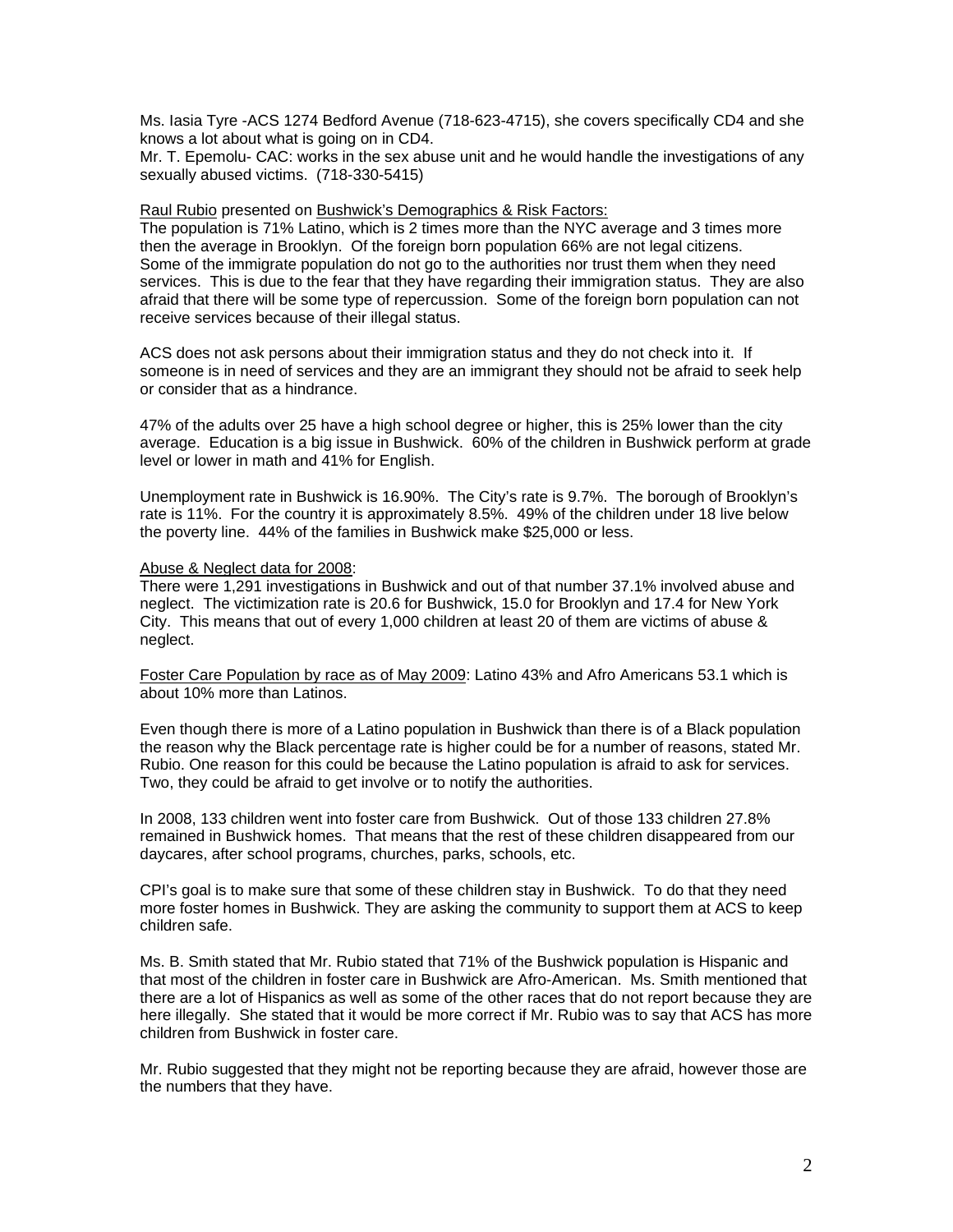Mr. Wright: What has ACS found to be the number one reason why children go to foster care? Mr. Rubio: Abuse and Neglect.

Mr. Wright: What preventive measures are being used to address this? Answer: Although difficult, ACS has made many efforts to try to educate parents. One way they try to do this is by going out to visit different organizations, for example they visit the women

shelters and they talk to parents about the various ways to discipline children. They try to get parents to think about various ways they could have done things differently.

ACS cannot do this alone they need help from community partnerships. It is a very challenging process. ACS would like for the children to be safe so that is why they are reaching out to the community. His office is also in charge of parent education. If anyone would like for ACS to come to a tenant association meeting or any other group organization meeting ACS would arrange for someone to be attend.

Mr. Wright suggested that ACS should partner with the 1400 parent coordinators who visit thousands of children everyday because they are the ones that know the parents.

Ms. Brown: What age is the child transitioned out of foster care or becomes independent of the system?

Answer: 21 years of age. If the foster child is 21 years of age and they are attending college they would be allowed to finish college, or any other school until they graduate.

Maritza Marrero-King, ACS-Child Care Network: Ms. King stated that the ACS workers that were present at the meeting were understating themselves. She mentioned that ACS workers do a lot. They help the foster children with translation, getting Medicaid assistance, childcare, food stamps, etc. They also go with them on their appointments and they help them get back into school.

Ms. King also stated that the reason why there are so many problems now is because 50% of the women that are entering ACS for childcare are children themselves. They have 16-17 year old ladies who are more concerned about getting their nails done then in taking care of their own babies. She stated that ACS is not doing anything wrong it is just that our babies are having babies she said and this is the issue that needs to be address. She went on to say that the issue regarding sex and what is going on in the community as well as around the world needs to be addressed.

The Chairperson thanked Mr. Rubio for his excellent presentation and she also thanked Tracy Johnson from ACS for coming to the Community Board #4 meeting tonight.

The Chairperson then asked that the new board members and the re-appointed board members stand up so that they can be welcomed.

The new board members were asked to introduce themselves, they were: Mary McClellan, Jason Andrew, David Russell, Robert Camacho, Gladys Puglla-Jimenez, Miriam Lamboy, Rachel Devlin and Francheska Howard.

The Chairperson asked the, District Manager, Nadine Whitted to call the 1<sup>st</sup> roll call: **Roll Call:** 30 members are present constituting a quorum.

Julie Dent thanked Ms. Elvena Davis the Chairperson of the Civic & Religious Committee for her excellent job in making Community Board #4's Parade a success. The parade was held on Thursday, June 4<sup>th</sup> Brooklyn Queens Day.

Ms. Dent also thanked Ms. Nadine Whitted, District Manager of Community Board #4 and her staff for their excellent work.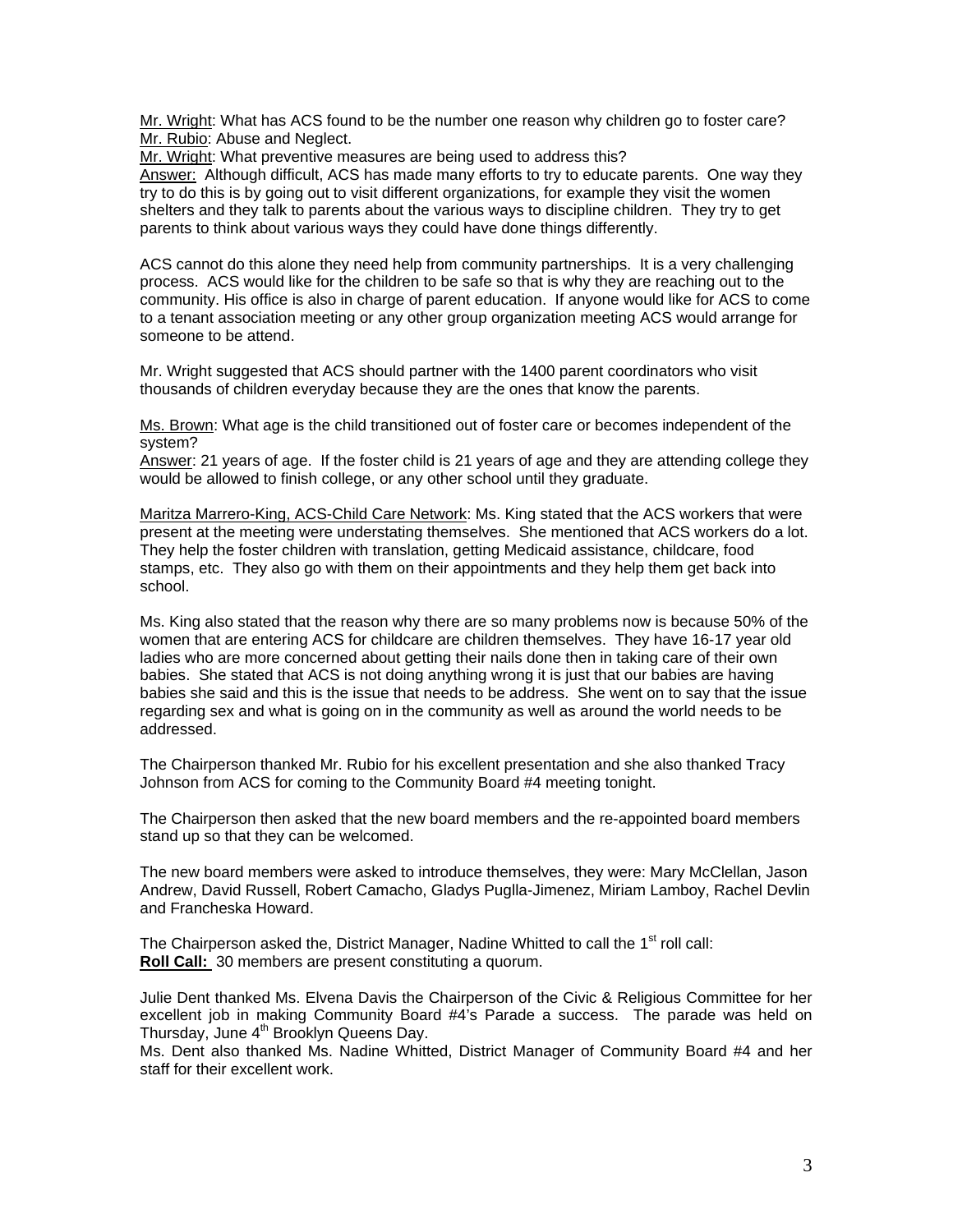The Chairperson asked for a motion to accept the agenda with any necessary corrections. The agenda was accepted by Mr. Cyril Joseph and second by Ms. Elvena Davis. All members present were in favor.

The Chairperson asked for a motion to table the previous meeting's minutes until September 2009. The motion was accepted by Ms. Martha Brown and  $2<sup>nd</sup>$  by Mr. Roberto Camacho. All members present were in favor.

Ms. Italia Guerrero from the Brooklyn Borough President's Office representing the Honorable Marty Markowitz presented Board Members who had excellent meeting attendance last year with a Perfect Attendance Award:

- 1. Mr. Felix Ceballos
- 2. Ms. Avellar Hansley
- 3. Mr. Cyril Joseph
- 4. Rev. Matthew Rae
- 5. Ms. Barbara Smith
	- 6. Ms. Ruby Clinkscale

# **Chairperson's Report**

The Chairperson asked that the Elected Officials and/or their representatives stand and introduce themselves announcing their office with their respective telephone numbers.

- 1) Francisco Mercado Councilmember Diana Reyna, 444 South 5<sup>th</sup> St., 718-963-3141
- 2) Italia Guerrero Brooklyn Borough President, 209 Joralemon St., 718-802-4032

3) Michael Caver – Assemblyman William Boyland, 476 Thomas Boyland, 718-498-8681

4) Yanuski Rodriquez – District Attorney Charles Hynes - 350 Jay Street, 718-250-2565

5) Roy Sawyer – Assemblyman Darryl Towns – 840 Jamaica Avenue, 718-235-5627

## **District Manager's Report**

The fire house will stay open.

Saturday, August 1, 2009 –The Street Co-Naming Ceremony in Tribute to Jose Sucuzhanay will be held on the corner of Kossuth Place and Bushwick Avenue at 11:00am -1:00pm. The commencement speaker will be the honorable Council Member Diana Reyna. For more information please contact: Francisco Mercado 718-963-3141

There will be a march prior to the ceremony, starting at 218 Wyckoff Avenue at 9:30am.

## **Announcements:**

Mr. Orelland, 145 Linden Street – Mr. Orelland is concerned about a liquor store opening up 2 doors from his home. He mentioned that there are already problems on the block (corner) and is concerned that this will cause even more problems. He wanted to know if the store is legal and is it possible to stop the liquor store from opening their doors.

The Chairperson asked Mr. Orelland to call the District Manager at her office or he could speak to her after the meeting.

Douglas White, Vice Chairperson of Broadway Bushwick Community Coalition: Mr. White introduced his associates Mr. Rick Jones-Chairperson and Mary McClellan-Community Representative. Their goal is to improve the quality of life in the area. Mr. White spoke about the graffiti removal program and how graffiti affects our children. He stated that a lot of gang members put their messages on the streets and on the buildings and he want to remove that so the gangs will not have a means to communicate to each other. Meetings are held every 3<sup>rd</sup> Thursday of the month at 871 Bushwick Avenue corner of Himrod Street at 7:00pm. There next meeting will be June 18, 2009. For more information call Mr. Jones: 718-452-0610, Mr. White: 718-574-4842